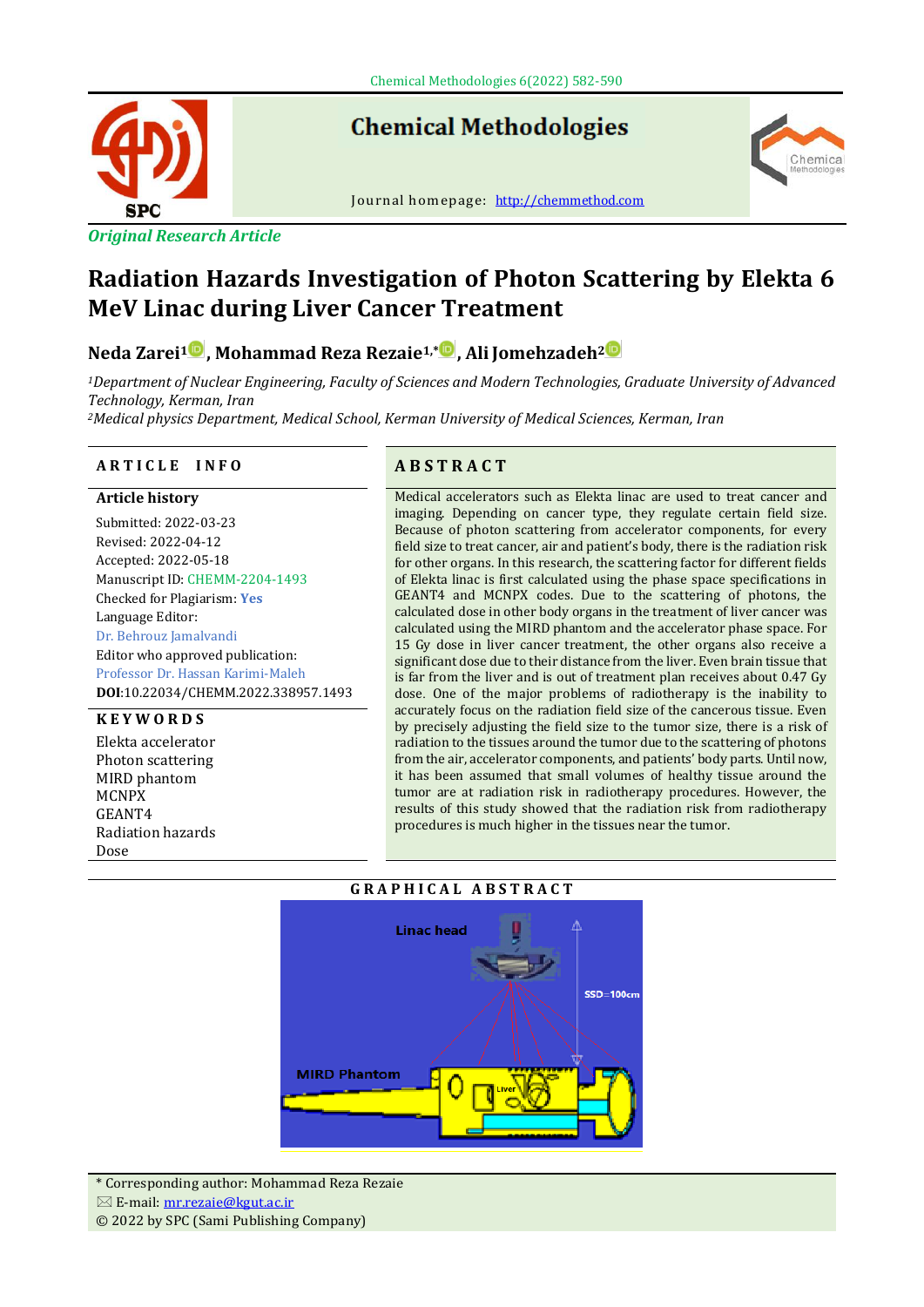# **Introduction**

Radiation therapy is a treatment that plays a key role in the fight against cancer [\[1\]](#page-6-0). This radiation can be applied from outside the patient's body (remote treatment) or by placing radioactive materials in the patient's body (brachytherapy). In remote therapy, linear medical accelerators are used to obtain photons or electrons energy in the MeV range, as well as proton beams and heavy ions. Photons in this energy range allow the treatment of tumors in the body. The radiation fields are formed by a collimator system on the linear accelerator (linac) head, creating fields that are formed separately for the target treatment volume. The accelerator head is mounted in such a way that it can rotate around the patient at any desired angle. In this way, the rays can be irradiated from different directions, thus maintaining healthy tissue and important organs and focusing on the tumor tissue [\[2\]](#page-6-1). Previous research has shown that Monte Carlo methods are suitable for simulating photon beam transport in linear medical accelerators. Simulation methods can be used to measure the dose distribution in phantoms and patients' body. Geant4 toolkit [\[3\]](#page-7-0) and MCNPX code were used to determine the phase space specification of the 6 MeV Elekta compact accelerator. MCNPX code based on the Monte Carlo method is capable of transporting 32 atomic particles and nuclei in different environments [\[4\]](#page-7-1). Geometry and Tracking toolkit (Geant4) is a simulation software based on the Monte Carlo method that written in C++ software and tracks all kinds of particles and has the ability to simulate magnetic and gravity fields and photon transport in nanoscale. Geant4 has many libraries with different particle cross sections in different environments [\[5\]](#page-7-2). In this method, the spatial, angular, and energy spectra of X-ray colliding with the tungsten target are extracted and its information is introduced as phase space. The spectral information of the phase space is defined as the X-ray source in the Geant4 toolkit and MCNPX code of the Elekta Compact accelerator for calculation of total scattering coefficient (Scp). Scp is not calculated for the compact model Elekta accelerator till now.

Scattering factor calculations show the scattering of photons from the accelerator components and the patient's body. Therefore, it is possible for the out-of-field dose to reach other parts of the body in the treatment of cancer in a particular organ. To examine out-of-field dose, a Medical Internal Radiation Dose (MIRD) phantom [\[6\]](#page-7-3) is defined on the patient's bed in treatment room under the Elekta linac head, and by defining the space phase as a source above the target, the possibility of outof-field doses in other organs of the body in the treatment of liver cancer using the MCNPX code is examined. The method is described in the section below.

## **Materials and Methods**

The research was done in three steps. First, the phase space of the Elekta linac was calculated using the Geant4 toolkit and MCNPX code. Then, the scattering factor was calculated using the accelerator phase space. Finally, dose evaluation was performed inside MIRD phantom for the treatment of liver cancer, the out-of-field dose in other organs was also calculated. Each of these steps is explained below.

#### *Calculating phase space and scattering factor*

Geant4 Toolkit and MCNPX code were used to extract the Elekta compact linear accelerator phase space and calculations related to the total scattering factor (Scp). To extract data related to phase space and Scp, the geometry of the Elekta 6 MeV accelerator head was defined according to [Figure 1,](#page-2-0) in which the accelerator head is composed of the following parts: a) Target: A tungsten cylinder with a radius of 2 mm b) Primary colimator: A tungsten cylinder with 10.2 cm high with a Frustum of a Cone. c) Flattening filter: tungsten cone with a height of 1.75 cm, d) Ionization chamber: thin cylindrical layers of copper, plastic and air with a total thickness of 1.5 cm and a radius of 3 cm [\[7\]](#page-7-4). e) Mirror: A Capton cylinder with 45-degree. f) Jaws x and y: tungsten cylindrical shells to adjust the field, and finally g) water phantom with the RK304 detector that is located at 10 cm from the water surface.

To perform the simulation, the electron spectrum of the accelerator source was required. The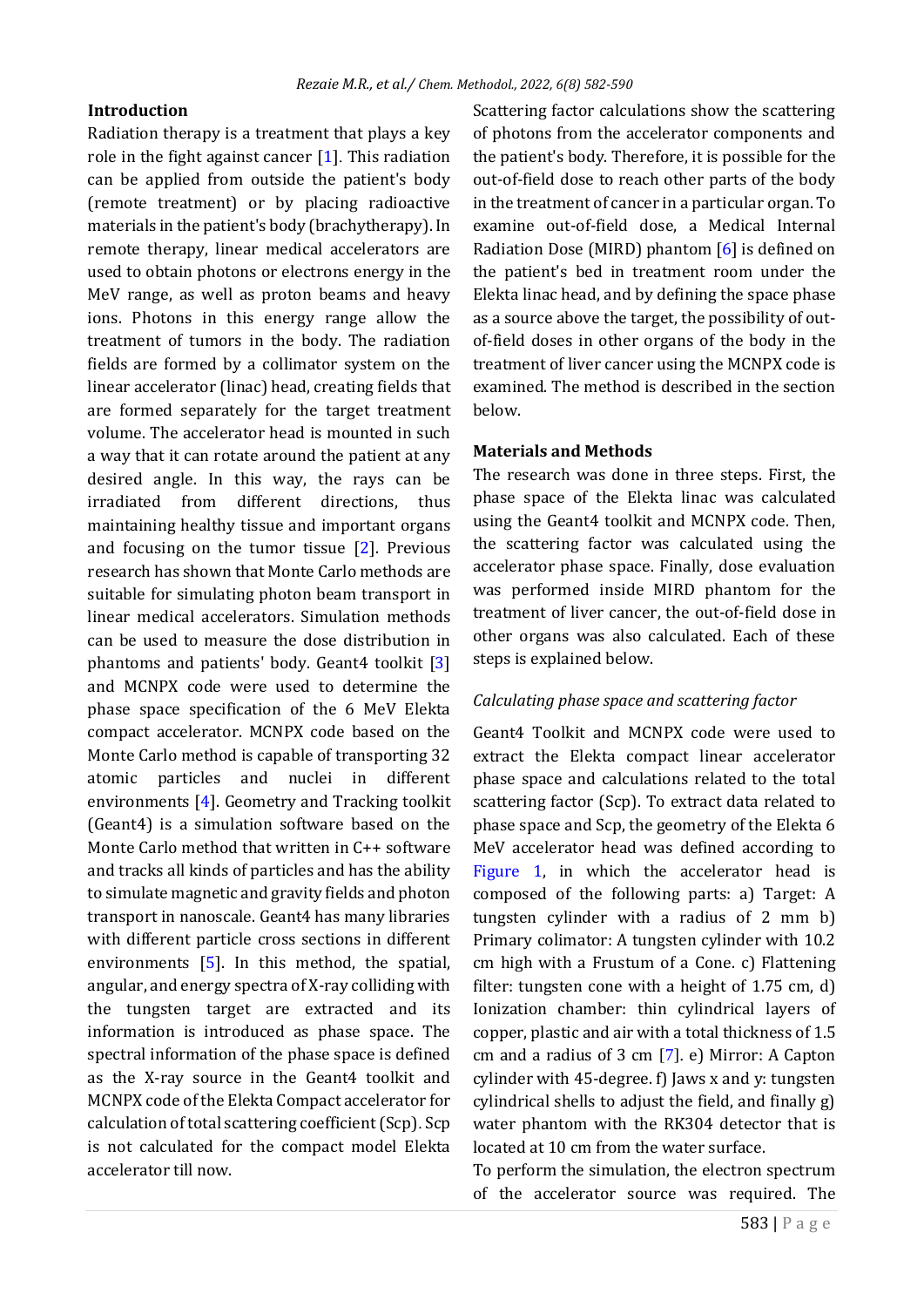electron source has a Gaussian distribution with an average energy of 6 MeV and a width at half height equal to 3% of the average energy or standard deviation of 0.07 [\[8-](#page-7-5)[11\]](#page-7-6).



<span id="page-2-0"></span>**Figure 1:** Head geometry of the compact elekta linear accelerator

An input file was required to run the simulation program. Geometry information and accelerator source were written in the necessary files for simulation by GEANT4 Toolkit and MCNPX code data and prepared for computer execution. The simulation was performed using a 7-core computer with 8 GB of RAM and a 2.9 GHz CPU. By running the code and stopping the electron in target, an X-ray is generated. The X-ray spectrum changes through different parts of accelerator head due to the absorption of photons and the production of secondary photons due to the interaction of photons with matter  $[12]$ , and its intensity decreases and the spectrum becomes weaker at low energies. X-rays are produced at a 0-0.2 MeV range, which is considered as a photon source. In order to perform dosimetry calculations with high accuracy, the program must be run for several days. To solve this problem, the accelerator phase space must be calculated and defined in GEANT4 Toolkit and MCNPX code files. Phase space contains spatial information [\[13\]](#page-7-7), energy and angles of the secondary photons passed over target in the accelerator head, which is obtained by running the GEANT4 Toolkit and MCNPX code. After calculating the phase space and by defining the phase space data in the GEANT4 Toolkit and MCNPX code, the Scp at a depth of 10

cm of water phantom for  $5\times5$ ,  $10\times10$ ,  $20\times20$ , 25×25 and 30×30 cm<sup>2</sup> field sizes were calculated. Scp is equal to the dose ratio at a depth of 10 cm for each field size to a dose at a depth of 10 cm of the reference field  $10 \times 10$  cm<sup>2</sup> [\[14\]](#page-7-8).

*Cancer risk (ELCR) and Out-of-field dose calculations in liver cancer radiotherapy* 

Lifetime cancer risk is calculated by quantifying the risk of cancer (ELCR) using Equation 1  $[15]$ .

$$
ELCR = D \times RF
$$
 (1)

<span id="page-2-1"></span>In Equation 1 D(Sv) is the out-of-field dose and RF Risk factor (Sv-1) indicates the risk of fatal cancer in each organ. For random effects, this value is 0.05 according to ICRP 60 [\[16](#page-7-10)[-17\]](#page-7-11).

To calculate the out-of-field dose in liver cancer radiotherapy, a MIRD phantom is placed on a patient bed 100 cm below the accelerator head as shown in [Figure 2.](#page-3-0) The phase space is defined as a source above the target. By adjusting the patient bed and field size, the accelerator prepares to irradiate the liver tissue in the MIRD phantom. By executing the code, the amount of dose received in the liver tissue and other organs of the body is calculated in unit of MeV/g per source particle using f6 tally. The following coefficients are considered to convert the f6 tally output to Gy.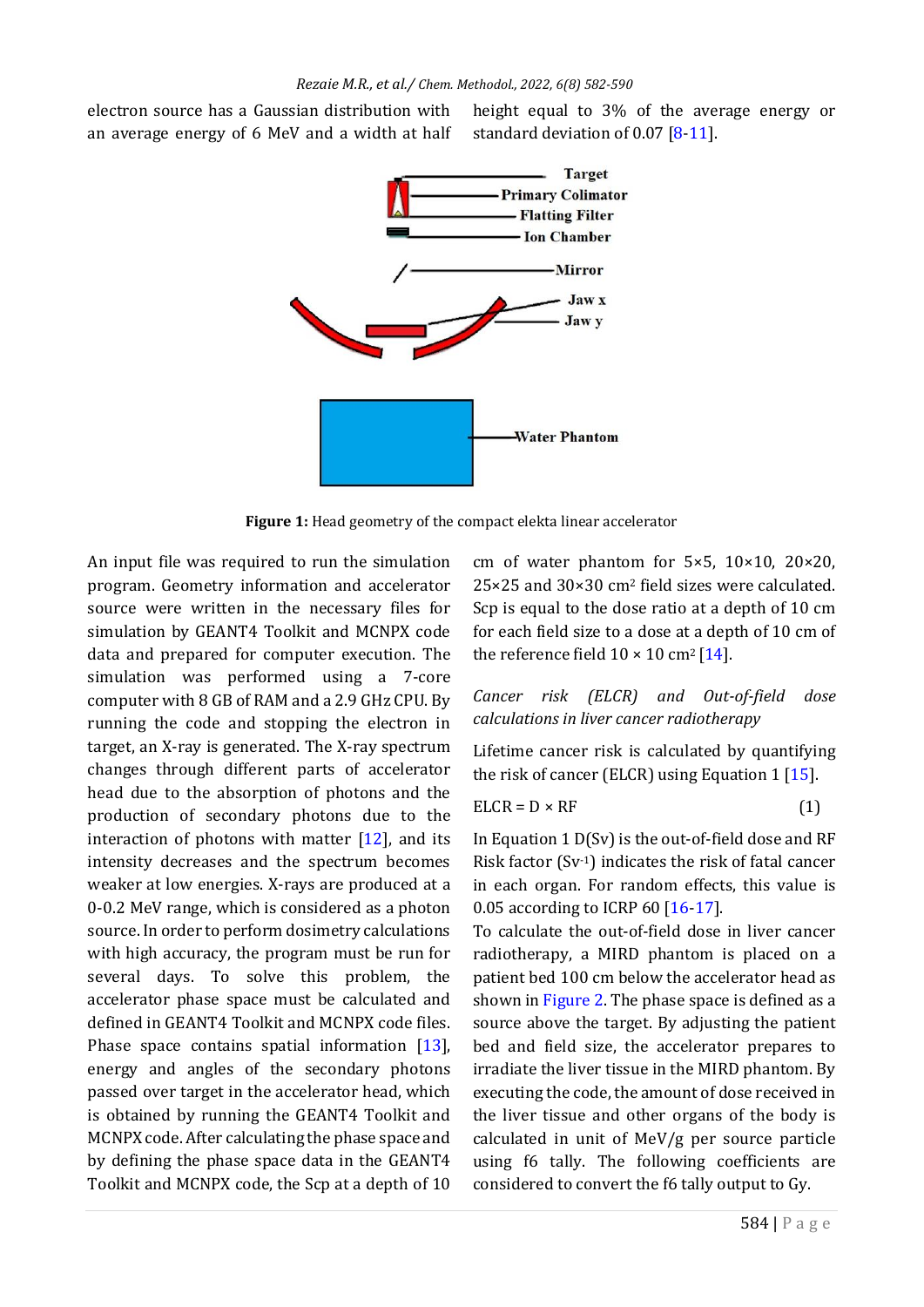1. The probability of producing a photon due to the collision of an electron that is 0.86.

2. The conversion factor of MeV/g to Gy that is 1.6e10.

3. Coefficient of accelerator current

Relationship between accelerator current I(mA), number of electrons (n) and irradiation time t(s) is (I=ne/t). The number of electrons is  $n = It / e$ . For t=1 s and I=4 mA, the number of electrons is

 $4e-3 \times 1/1.6e-19 = 2.5e16$ 

4. Coefficient related to irradiation time

Previous coefficients are calculated for the irradiation time as 1 second. If the irradiation time is t seconds, the result must be multiplied by the irradiation time to calculate the dose.



<span id="page-3-0"></span>

# **Results and Discussion**

## *The results of phase space calculation*

By placing a detector cell in different parts of the accelerator head, the characteristics of energy spectrum, angular distribution and spatial distribution of generated and passed photons were calculated. The energy spectrum and angular distribution of the photons produced after the target and the spatial distribution of the photons passed after the flattening filter are shown in [Figures 3,](#page-3-1) [4](#page-3-2) an[d 5.](#page-3-3)



<span id="page-3-1"></span>**Figure 3:** X-ray spectrum produced in the Compact Elekta accelerator



<span id="page-3-2"></span>**Figure 4:** Angular distribution of X-rays generated in the head of the Compact model accelerator



<span id="page-3-3"></span>

According to [Figure 4,](#page-3-2) the angular distribution of the X-rays produced is a Gaussian distribution with standard deviation of 1.33 degrees and a halfheight width of 3.12 degrees. According to [Figure](#page-3-3)  [5,](#page-3-3) the spatial distribution of photons emitted from the target in different parts of the accelerator shows that the spatial distribution has a uniform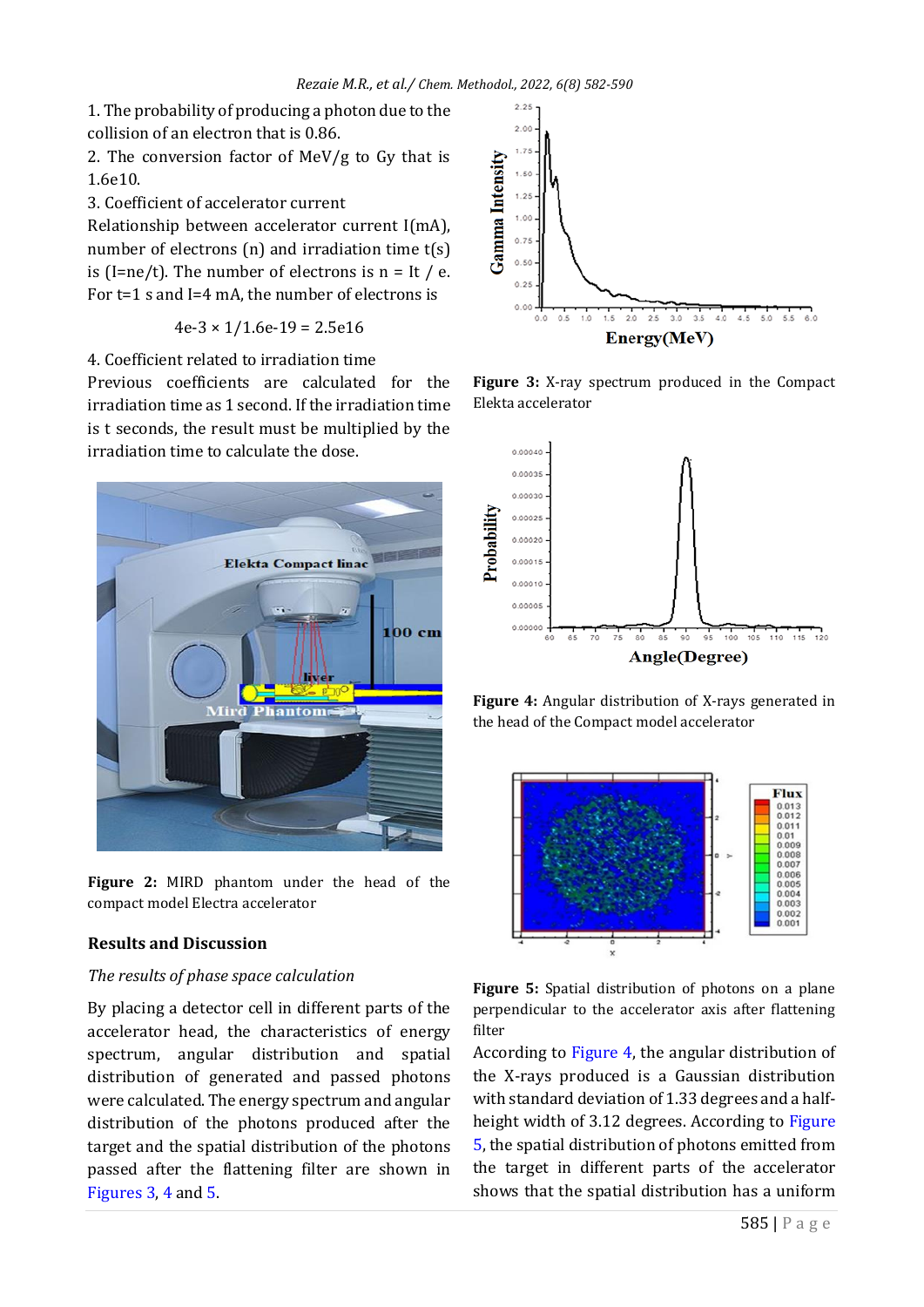distribution perpendicular to the axis of the accelerator.

Therefore, three characteristics of the energy spectrum, angular distribution and spatial distribution in [Figures 3,](#page-3-1) [4](#page-3-2) and [5](#page-3-3) can be considered as the phase space characteristics of photons produced by the collision of an electron beam with a target.

# *Results of scattering factor calculation*

By defining the phase space data in the GEANT4 Toolkit and MCNPX code, the Scp at a depth of 10 cm of water phantom for  $5 \times 5$ ,  $10 \times 10$ ,  $20 \times 20$ ,  $25$ 

 $\times$  25 and 30  $\times$  30 cm<sup>2</sup> field sizes was calculated. The result was shown that with increasing the field size, the Scp increased, due to the scattering of photons by Jaws and other accelerator components. The results of the Scp calculation by GEANT4 Toolkit and MCNPX code are given in [Table 1.](#page-4-0) Table 2 shows the percentage agreement between experimental and theoretical calculation of Scp by GEANT4 Toolkit and MCNPX code. The results in [Table 2](#page-4-1) show that there is a 96% and 93% agreement between the MCNPX and GEANT4 simulations, and practical values of Scp, respectively.

<span id="page-4-0"></span>**Table 1:** Results of Experimental and theoretical calculation of Scp by GEANT4 Toolkit and MCNPX code

| Experimental data |      |      | Using phase space |        |                    |
|-------------------|------|------|-------------------|--------|--------------------|
| 18                | 11   | 10   | <b>MCNPX</b>      | GEANT4 | Field size $(cm2)$ |
| 0.80              | 0.95 | 0.90 | 0.82              | 0.98   | $5\times 5$        |
| 1.00              | 0.98 | 1.00 | 1.00              | 1.00   | $10\times10$       |
| 1.18              | 1.10 | 1.19 | 1.13              | 1.21   | $20 \times 20$     |
| 1.19              | 1.12 | 1.10 | 1.15              | 1.23   | $25 \times 25$     |
| 1.20              | 1.15 | 1.12 | 1.18              | 1.25   | $30 \times 30$     |

<span id="page-4-1"></span>**Table 2:** The Compatibility level between practical and MCNPX and GEANT4 simulation value of Scp

| GEANT4<br>93% |          |          | <b>MCNPX</b><br>96% |          |          |
|---------------|----------|----------|---------------------|----------|----------|
| 18            | 11       | 10       | 18                  | 11       | 10       |
| 0.911111      | 0.968421 | 0.775    | 0.911111            | 0.863158 | 0.975    |
|               | 0.979592 |          |                     | 0.979592 |          |
| 0.983193      | 0.9      | 0.974576 | 0.94958             | 0.972727 | 0.957627 |
| 0.881818      | 0.901786 | 0.966387 | 0.954545            | 0.973214 | 0.966387 |
| 0.883929      | 0.913043 | 0.958333 | 0.946429            | 0.973913 | 0.983333 |

# *Results of out-of-field dose calculation*

By applying the phase space characteristics above target in the head of the Elekta accelerator and by adjusting the field as  $25 \times 25$ ,  $20 \times 20$ ,  $10 \times 10$ ,  $5 \times 5$ and  $30 \times 30$  cm<sup>2</sup>, the out-of-field dose calculation for liver cancer treatment was examined. The results show that the reached dose is significantly outside the above fields due to the scattering of photons. The 5×5 cm2 field size was found to be suitable for irradiation to the liver organ.

As can be seen from [Figure 6,](#page-5-0) the dose reaches outside the 5×5 cm<sup>2</sup> field size, which indicates the scattering of X-ray photons by the accelerator components, the environment and the patient's body. The dose reached the liver and other organs were also calculated using the f6 tally if a 45 Gy dose was injected into the liver to treat cancer. [Table 3](#page-5-1) shows the results of the dose reached other organs in the treatment of liver cancer with a dose of 45 Gy.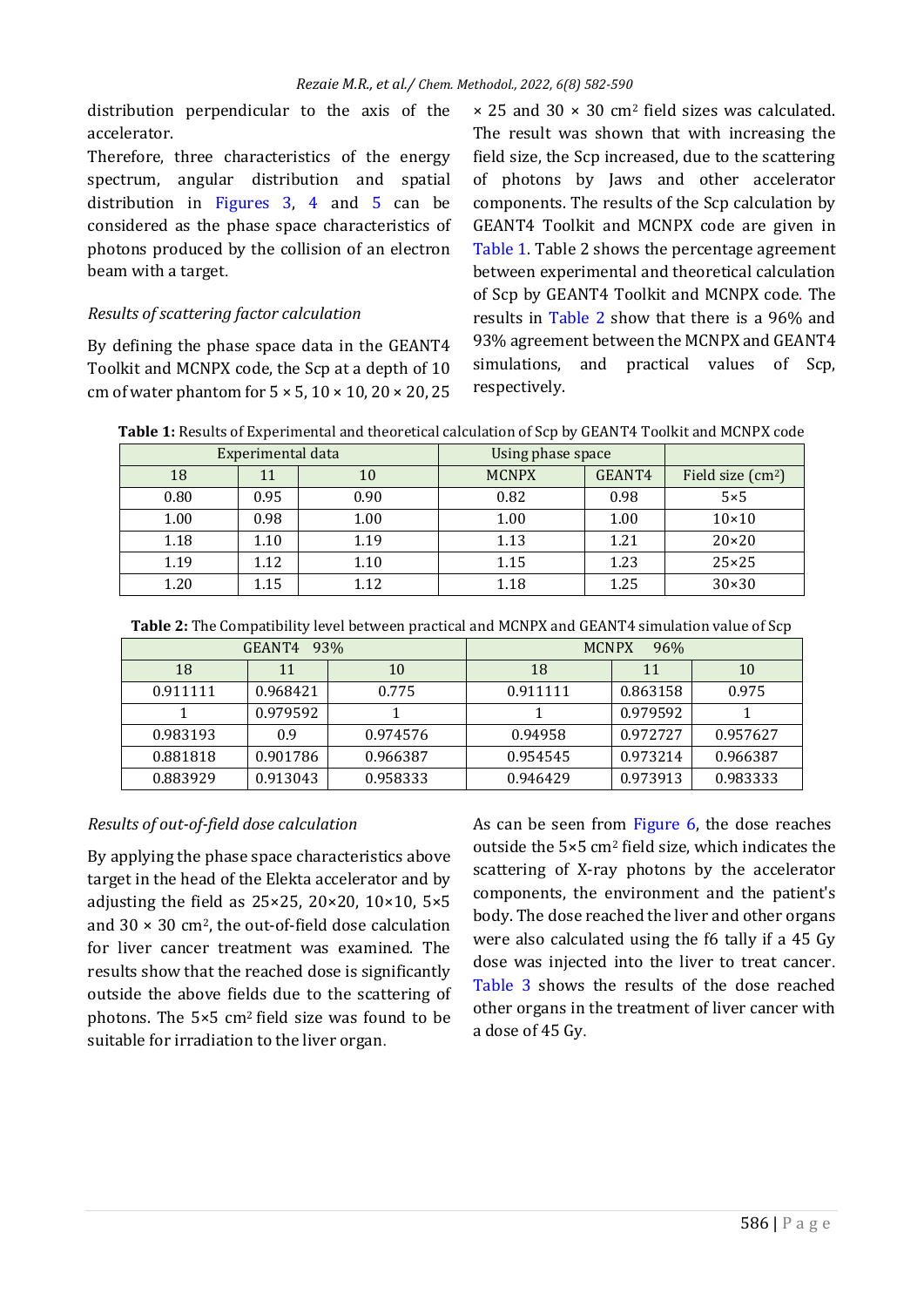*Rezaie M.R., et al./ Chem. Methodol., 2022, 6(8) 582-590*



<span id="page-5-0"></span>**Figure 6:** Dose distribution around the liver for 5 ×5 cm<sup>2</sup> field size: a) depth dose distribution, b) surface dose distribution

| <b>Table 5:</b> The dose reached to other organs in the treatment of liver cancer with a dose or 45 Gy |           |                         |          |
|--------------------------------------------------------------------------------------------------------|-----------|-------------------------|----------|
| Organ                                                                                                  | Dose (Gy) | equivalent dose (Sv/Gy) | ELCR(%)  |
| pancreas                                                                                               | 31.5163   | 2.101087                | 1.575815 |
| liver                                                                                                  | 14.9906   | 0.999373                | 0.74953  |
| esophagus                                                                                              | 14.14383  | 0.942922                | 0.707192 |
| spine                                                                                                  | 9.83569   | 0.655713                | 0.491785 |
| adrenals                                                                                               | 7.43699   | 0.495799                | 0.37185  |
| rib cage                                                                                               | 4.52829   | 0.301886                | 0.226415 |
| heart                                                                                                  | 3.65228   | 0.243485                | 0.182614 |
| stomach                                                                                                | 3.03892   | 0.202595                | 0.151946 |
| kidneys                                                                                                | 2.56241   | 0.170827                | 0.128121 |
| Other                                                                                                  | 2.47911   | 0.165274                | 0.123956 |
| lungs                                                                                                  | 2.42233   | 0.161489                | 0.121117 |
| bladder and content                                                                                    | 2.02266   | 0.134844                | 0.101133 |
| spleen                                                                                                 | 1.97659   | 0.131773                | 0.09883  |
| gall bladder                                                                                           | 1.93902   | 0.129268                | 0.096951 |
| skin                                                                                                   | 1.80132   | 0.120088                | 0.090066 |
| small intestine                                                                                        | 1.669502  | 0.1113                  | 0.083475 |
| colon and contens                                                                                      | 1.664198  | 0.110947                | 0.08321  |
| arm bones                                                                                              | 1.641877  | 0.109458                | 0.082094 |
| testes                                                                                                 | 1.635961  | 0.109064                | 0.081798 |
| thymus                                                                                                 | 1.62044   | 0.108029                | 0.081022 |
| pelvis                                                                                                 | 1.447193  | 0.09648                 | 0.07236  |
| thyroid                                                                                                | 1.322957  | 0.088197                | 0.066148 |
| male genitalia                                                                                         | 1.222589  | 0.081506                | 0.061129 |
| facial skeleton                                                                                        | 1.118532  | 0.074569                | 0.055927 |
| clavicles                                                                                              | 0.964971  | 0.064331                | 0.048249 |
| leg bones                                                                                              | 0.720749  | 0.04805                 | 0.036037 |
| skull                                                                                                  | 0.597499  | 0.039833                | 0.029875 |
| brain                                                                                                  | 0.470798  | 0.031387                | 0.02354  |
|                                                                                                        |           |                         |          |

<span id="page-5-1"></span>

| Table 3: The dose reached to other organs in the treatment of liver cancer with a dose of 45 Gy |  |  |
|-------------------------------------------------------------------------------------------------|--|--|
|-------------------------------------------------------------------------------------------------|--|--|

Other= over skeleton; leg bones, arm bone, scapulae, pelvis, rib cage, spine, skull-cranium, facial skeleton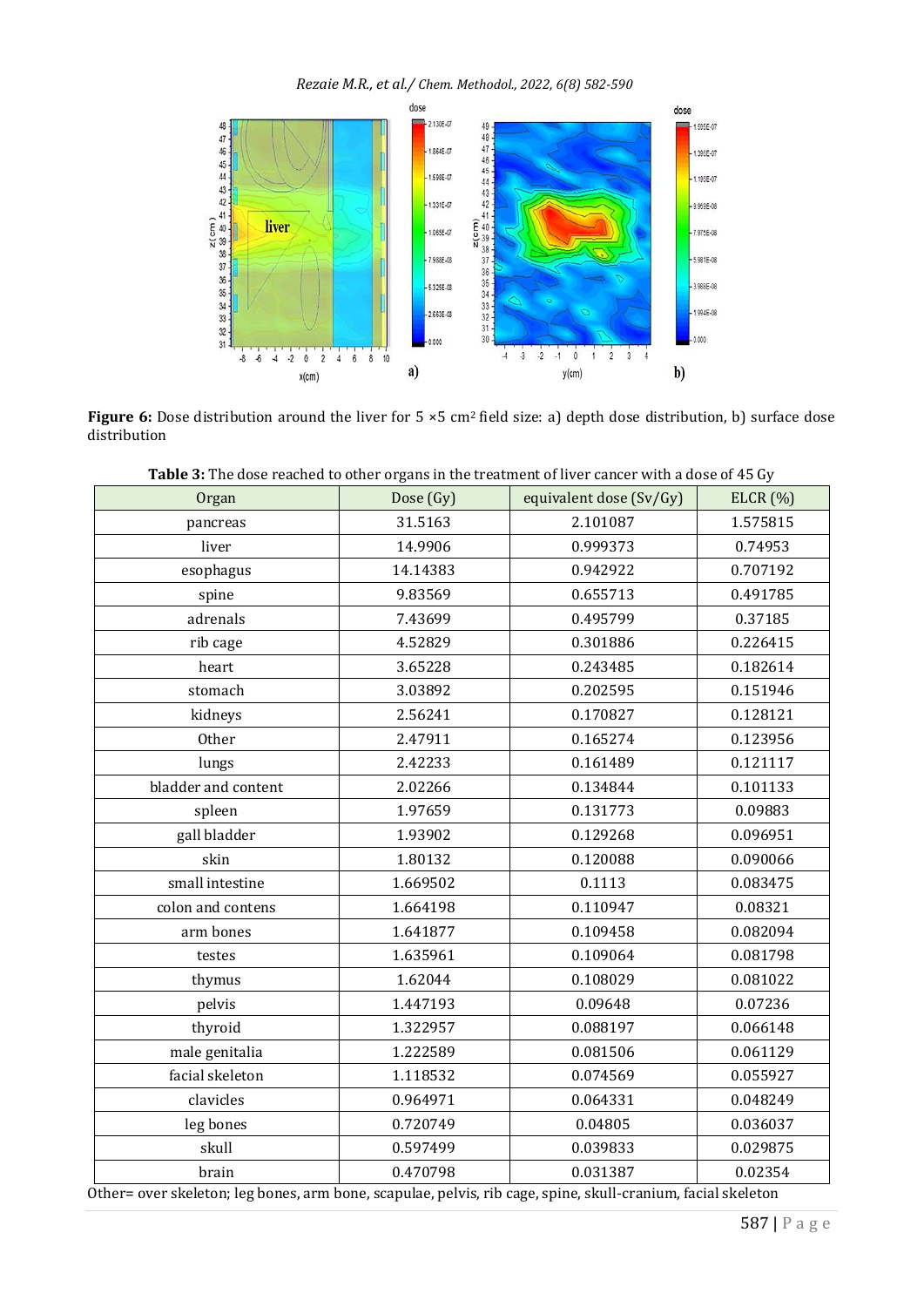# **Conclusion**

Accelerators are widely used to treat cancer. Compact model Elekta accelerator is one of the types of linear accelerators in Iran that is used for this purpose. Usually, a treatment plan adjusted to the size of tumors in the target tissue is planned for the treatment of cancer. The goal is to deliver the highest dose to the target tissue and the lowest dose to the adjacent tissues. However, due to the scattering of X-ray photons from different parts of the accelerator, the environment and the patient's body tissues adjacent to the target tissue are also at risk. In this paper, we first calculated the scattering factor of photons in different fields. By calculating the scattering factor, the results showed that Scp increases with increasing field size. To calculate the scattering factor, the accelerator phase space data with Geant4 Toolkit and MCNPX code were used. Phase space was used to speed up the calculations. Then, the characteristics of the phase space were assumed as a photon source at the target location of the accelerator head. The case designed for the treatment of 15Gy liver cancer was calculated. The results showed that the pancreas receives a dose greater than 15 Gy due to its proximity to the target tissue and the organs around the liver receive a dose less than 15 due to their distance from the liver. The effect of air on photon scattering and increasing dose and dose leakage was calculated to be 6.69% **.** This study was devoted to determining the unwanted dose due to scattered photons to the out-of-field organs and subsequently estimated the risk of secondary cancers in the patients undergoing liver radiotherapy. A Medical Linear Accelerator (Compact Elekta 6 MV) was modeled using the Geant4 Toolkit and MCNPX code to simulate liver radiotherapy with different field size. Dose evaluation was performed inside MIRD phantom. The average photon equivalent dose in out-of-field organs is between 2.1-0.031 Sv Gy−1, for the organs far from the Planning Treatment Volume (Brain) and those close to the treatment field (pancreas). Evidence showed that pancreas with 1.58% and Brain with 0.024% have the highest and lowest risk of secondary cancer, respectively. Accordingly, this study introduced the pancreas as

an organ with a high risk of secondary cancer which should be paid more attention in the followup of patients undergoing liver radiotherapy. The results of this study showed that radiologists should be more careful in their treatment plan because of the possibility of secondary cancer in the tissues far from the field size.

# **Acknowledgments**

The authors would like to thank all technicians of Shafa Hospital Nuclear Medical Center for providing us technical support required for carrying out this work.

# **Funding**

This research did not receive any specific grant from funding agencies in the public, commercial, or not-for-profit sectors.

#### **Authors' contributions**

Neda Zarei and Dr. Mohammad Reza Rezaie designed and simulated this study and Dr. Ali Jomehzadeh analyzed the data. Neda Zarei proceeded to the data quality control and the manuscript drafting. Mohammad Reza Rezaie revised the final version.

# **Conflict of Interest**

None of the authors has any conflict of interest to declare.

#### **ORCID:**

*Neda Zarei <https://www.orcid.org/0000-0003-2090-5926> Mohammad Reza Rezaie <https://www.orcid.org/0000-0002-2183-7729> Ali Jomehzadeh <https://www.orcid.org/0000-0002-6729-2891>*

#### **References**

<span id="page-6-0"></span>[1]. Abshire D., Lang M.K., The evolution of radiation therapy in treating cancer, *Seminars in oncology nursing*, 2018, **34**:151 [\[Crossref\]](https://doi.org/10.1016/j.soncn.2018.03.006), [\[Google](https://scholar.google.com/scholar?hl=en&as_sdt=0%2C5&as_vis=1&q=The+Evolution+of+Radiation+Therapy+in+Treating+Cancer&btnG=)  [Scholar\]](https://scholar.google.com/scholar?hl=en&as_sdt=0%2C5&as_vis=1&q=The+Evolution+of+Radiation+Therapy+in+Treating+Cancer&btnG=), [\[Publisher\]](https://www.sciencedirect.com/science/article/abs/pii/S0749208118300196?via%3Dihub)

<span id="page-6-1"></span>[2]. Falk S., Principles of cancer treatment by radiotherapy, *Surgery (Oxford)*, 2006, **24**:62 [\[Crossref\]](https://doi.org/10.1383/surg.2006.24.2.62), [\[Google Scholar\]](https://scholar.google.com/scholar?hl=en&as_sdt=0%2C5&as_vis=1&q=Principles+of+cancer+treatment+by+radiotherapy&btnG=), [\[Publisher\]](https://www.surgeryjournal.co.uk/article/S0263-9319(06)70181-8/pdf)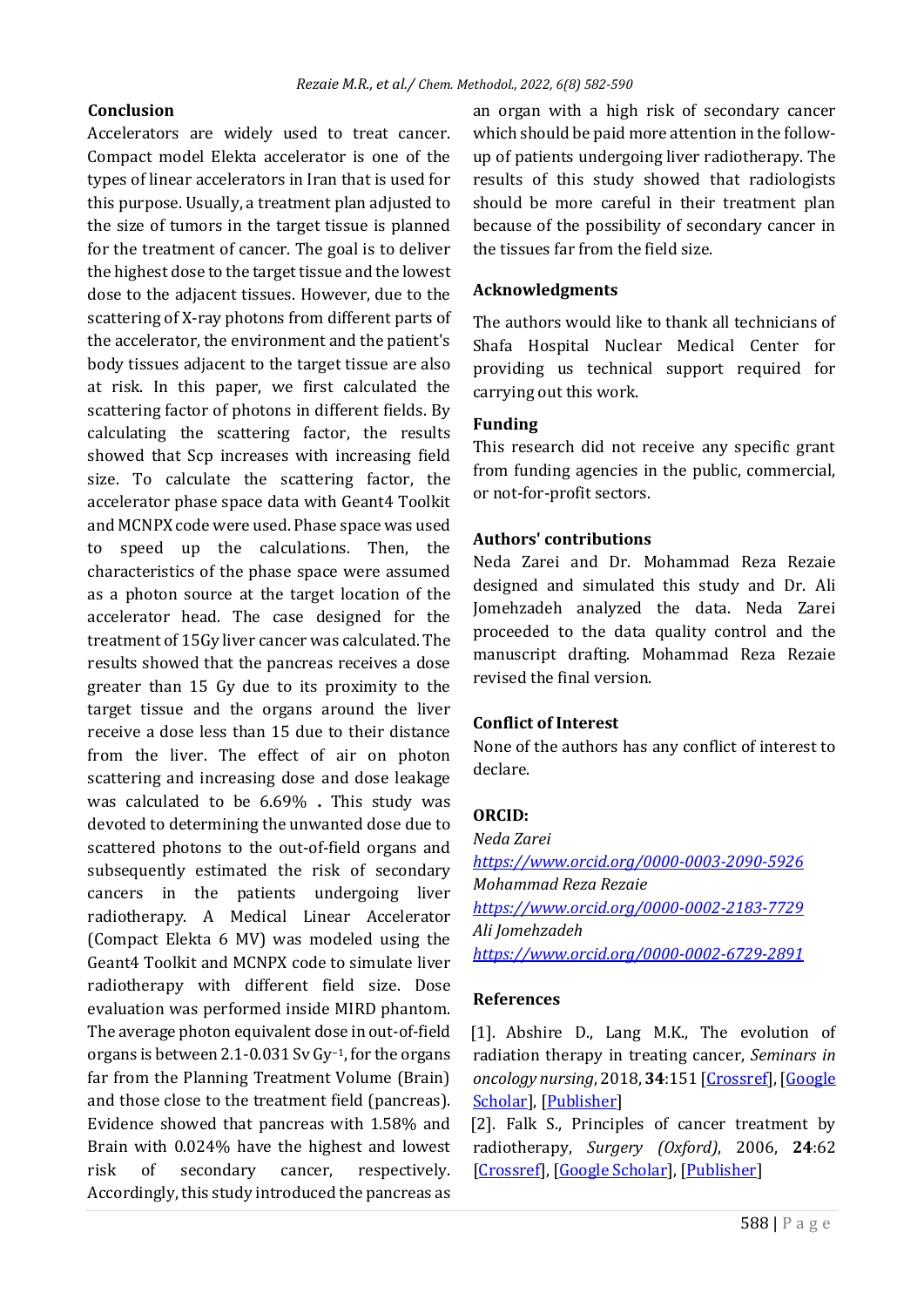<span id="page-7-0"></span>[3]. Archambault L., Beaulieu L., Carrier J.F., Castrovillari F., Chauvie S., Foppiano F., Ghiso G., Guatelli S., Incerti S.E., Lamanna E., Larsson S., Overview of Geant4 applications in medical physics, In *2003 IEEE Nuclear Science Symposium. Conference Record (IEEE Cat. No. 03CH37515)*, 2003, **3**:1743, IEEE. [\[Crossref\]](https://doi.org/10.1109/NSSMIC.2003.1352215), [\[Google Scholar\]](https://scholar.google.com/scholar?hl=en&as_sdt=0%2C5&as_vis=1&q=Overview+of+Geant4+applications+in+medical+physics&btnG=), [\[Publisher\]](https://ieeexplore.ieee.org/abstract/document/1352215)

<span id="page-7-1"></span>[4]. Hendricks J.S., *MCNPX version 2.5. c* (No. LA-UR-03-2202). Los Alamos National Lab.(LANL), Los Alamos, NM (United States), 2003 [Google [Scholar\]](https://scholar.google.com/scholar?hl=en&as_sdt=0%2C5&q=Hendricks+J.S.%2C++2003.+&btnG=#d=gs_cit&t=1652822644234&u=%2Fscholar%3Fq%3Dinfo%3AoxdhWbFlxeoJ%3Ascholar.google.com%2F%26output%3Dcite%26scirp%3D1%26hl%3Den)

<span id="page-7-2"></span>[5]. Agostinelli S., Allison J., Amako K.A., Apostolakis J., Araujo H., Arce P., Asai M., Axen D., Banerjee S., Barrand G.J.N.I., Behner F., GEANT4 a simulation toolkit, *Nuclear instruments and methods in physics research section A: Accelerators, Spectrometers, Detectors and Associated Equipment*, 2003, **506**:250 [\[Crossref\]](https://doi.org/10.1016/S0168-9002(03)01368-8), [\[Google](https://scholar.google.com/scholar?hl=en&as_sdt=0%2C5&as_vis=1&q=Geant4%E2%80%94a+simulation+toolkit&btnG=)  [Scholar\]](https://scholar.google.com/scholar?hl=en&as_sdt=0%2C5&as_vis=1&q=Geant4%E2%80%94a+simulation+toolkit&btnG=), [\[Publisher\]](https://www.sciencedirect.com/science/article/abs/pii/S0168900203013688?via%3Dihub)

<span id="page-7-3"></span>[6]. Geraily G., Elmtalab S., Mohammadi N., Alirezaei Z., Martinez-Ovalle S., Jabbari I., Vega-Carrillo H.R., Karimi A.H., Monte Carlo evaluation of out-of-field dose in 18 MV pelvic radiotherapy using a simplified female MIRD phantom, *Biomedical Physics & Engineering Express*, 2021, **8**:015004 [\[Google Scholar\]](https://scholar.google.com/scholar?hl=en&as_sdt=0%2C5&as_vis=1&q=Monte+Carlo+evaluation+of+out-of-field+dose+in+18+MV+pelvic+radiotherapy+using+a+simplified+female+MIRD+phantom&btnG=), [\[Publisher\]](https://iopscience.iop.org/article/10.1088/2057-1976/ac35a1/meta)

<span id="page-7-4"></span>[7]. Krim D.E., Rrhioua A., Zerfaoui M., Bakari D., Oulhouq Y., Bouta M., Simulation of the patientdependent part 6 MV Elekta linac photon beam using GATE, In *2019 International Conference on Intelligent Systems and Advanced Computing Sciences (ISACS), 2019, 1, IEEE [\[Crossref\]](https://doi.org/10.1109/ISACS48493.2019.9068922), [Google]* [Scholar\]](https://scholar.google.com/scholar?hl=en&as_sdt=0%2C5&as_vis=1&q=Simulation+of+the+patient-dependent+part+6+MV+Elekta+linac+photon+beam+using+GATE&btnG=), [\[Publisher\]](https://ieeexplore.ieee.org/document/9068922)

<span id="page-7-5"></span>[8]. Sadoughi H.R., Nasseri S., Momennezhad M., Sadeghi H.R., Bahreyni-Toosi M.H., A comparison between GATE and MCNPX Monte Carlo codes in simulation of medical linear accelerator, *Journal of medical signals and sensors,* 2014, **4**:10 [\[Crossref\]](https://doi.org/10.4103/2228-7477.128433), [\[Google Scholar\]](https://scholar.google.com/scholar?hl=de&as_sdt=0%2C5&q=A+Comparison+between+GATE+and+MCNPX+monte+carlo+codes+in+simulation+of+medical+linear+accelerator&btnG=), [\[Publisher\]](https://www.jmssjournal.net/article.asp?issn=2228-7477;year=2014;volume=4;issue=1;spage=10;epage=17;aulast=Sadoughi)

[9]. McLaughlin D., Energy spectra comparisons for matched clinical electron beams on Elekta linear accelerators using a permanent magnet spectrometer. LSU Master's Theses. 2013 [\[Google](https://scholar.google.com/scholar?hl=en&as_sdt=0%2C5&q=McLaughlin%2C+D.%2C+2013.+Energy+spectra+comparisons+for+matched+clinical+electron+beams+on+Elekta+linear+accelerators+using+a+permanent+magnet+spectrometer.&btnG=)  [Scholar\]](https://scholar.google.com/scholar?hl=en&as_sdt=0%2C5&q=McLaughlin%2C+D.%2C+2013.+Energy+spectra+comparisons+for+matched+clinical+electron+beams+on+Elekta+linear+accelerators+using+a+permanent+magnet+spectrometer.&btnG=), [\[Publisher\]](https://digitalcommons.lsu.edu/gradschool_theses/103/)

[10]. Jelen U., Dong B., Begg J., Roberts N., Whelan B., Keall P., Liney G., Dosimetric optimization and commissioning of a high field inline MRI-linac, *Frontiers in Oncology*, 2020, **10**:136. [\[Crossref\]](https://doi.org/10.3389/fonc.2020.00136), [\[Google Scholar\]](https://scholar.google.com/scholar?hl=de&as_sdt=0%2C5&q=Dosimetric+Optimization+and+Commissioning+of+a+High+Field+Inline+MRI-Linac&btnG=), [\[Publisher\]](https://www.frontiersin.org/articles/10.3389/fonc.2020.00136/full)

<span id="page-7-6"></span>[11]. Patil D.B., Zope M.K., Beam commissioning data and quality assurance test for linear accelerator. *Journal of Indira Gandhi Institute Of Medical Sciences*, 2015, **40**:136 [\[Google Scholar\]](https://scholar.google.com/scholar?hl=en&as_sdt=0%2C5&q=Beam+commissioning+data+and+quality+assurance+test+for+linear+accelerator&btnG=), [\[Publisher\]](https://www.jigims.co.in/article.asp?issn=2394-9031;year=2015;volume=1;issue=2;spage=19;epage=22;aulast=Zope)

[12]. Soto-Bernal T.G., Baltazar-Raigosa A., Medina-Castro D., Vega-Carrillo H.R., Neutron production in the interaction of 12 and 18 MeV electrons with a scattering foil inside a simple LINAC head, *Applied Radiation and Isotopes*, 2018, **139**:46 [\[Crossref\]](https://doi.org/10.1016/j.apradiso.2018.04.024), [\[Google Scholar\]](https://scholar.google.com/scholar?hl=de&as_sdt=0%2C5&q=Neutron+production+in+the+interaction+of+12+and+18%E2%80%AFMeV+electrons+with+a+scattering+foil+inside+a+simple+LINAC+head&btnG=), [\[Publisher\]](https://doi.org/10.1016/j.apradiso.2018.04.024)

<span id="page-7-7"></span>[13]. Mesbahi A., Development a simple point source model for Elekta SL-25 linear accelerator using MCNP4C Monte Carlo code, *International Journal of Radiation Research*, 2006, **4**:7 [\[Google](https://scholar.google.com/scholar?hl=de&as_sdt=0%2C5&q=+Development+A+Simple+Point+Source+Model+For+Elekta+Sl-25+Linear+Accelerator+Using+Mcnp4c+Monte+Carlo+Code&btnG=)  [Scholar\]](https://scholar.google.com/scholar?hl=de&as_sdt=0%2C5&q=+Development+A+Simple+Point+Source+Model+For+Elekta+Sl-25+Linear+Accelerator+Using+Mcnp4c+Monte+Carlo+Code&btnG=), [\[Publisher\]](https://www.sid.ir/en/Journal/ViewPaper.aspx?ID=57132)

<span id="page-7-8"></span>[14]. Khan F.M., Gibbons J.P., *Khan's the physics of radiation therapy*, Lippincott Williams & Wilkins, 2014 [\[Google Scholar\]](https://scholar.google.com/scholar?hl=de&as_sdt=0%2C5&q=Khan%27s+the+physics+of+radiation+therapy&btnG=), [\[Publisher\]](https://books.google.com/books?hl=de&lr=&id=cvtPBAAAQBAJ&oi=fnd&pg=PP1&dq=Khan+F.M.,+Gibbons+J.P.,+Lippincott+Williams+%26+Wilkins:+2014&ots=ux_5Ezloc6&sig=C-U4CnFLmfIvXgAhGWu5Ot56ZP4#v=onepage&q=Khan%20F.M.%2C%20Gibbons%20J.P.%2C%20Lippincott%20Williams%20%26%20Wilkins%3A%202014&f=false)

<span id="page-7-9"></span>[15]. Ramasamy V., Suresh G., Meenakshisundaram V., Gajendran V., Evaluation of natural radionuclide content in river sediments and excess lifetime cancer risk due to gamma radioactivity, *Research Journal of Environmental and Earth Sciences,* 2009, **1**:6 [\[Google Scholar\]](https://scholar.google.com/scholar?hl=de&as_sdt=0%2C5&q=Evaluation+of+Natural+Radionuclide+Content+in+River+Sediments+and+Excess+Lifetime+Cancer+Risk+Due+to+Gamma+Radioactivity&btnG=), [\[Publisher\]](https://www.airitilibrary.com/Publication/alDetailedMesh?docid=20410492-200907-201008160042-201008160042-6-10)

<span id="page-7-10"></span>[16]. Taskin H., Karavus M., Ay P., Topuzoglu A., Hidiroglu S., Karahan G., Radionuclide concentrations in soil and lifetime cancer risk due to gamma radioactivity in Kirklareli, Turkey, *Journal of environmental radioactivity*, 2009, **100**:49 [\[Crossref\]](https://doi.org/10.1016/j.jenvrad.2008.10.012), [\[Google Scholar\]](https://scholar.google.com/scholar?hl=de&as_sdt=0%2C5&q=Radionuclide+concentrations+in+soil+and+lifetime+cancer+risk+due+to+gamma+radioactivity+in+Kirklareli%2C+Turkey&btnG=), [\[Publisher\]](https://www.sciencedirect.com/science/article/abs/pii/S0265931X08001781)

<span id="page-7-11"></span>[17].Qureshi A.A., Tariq S., Din K.U., Manzoor S., Calligaris C., Waheed A., Evaluation of excessive lifetime cancer risk due to natural radioactivity in the rivers sediments of Northern Pakistan, *Journal of Radiation Research and Applied Sciences,*, 2014, **7**:438 [\[Crossref\]](https://doi.org/10.1016/j.jrras.2014.07.008), [\[Google Scholar\]](https://scholar.google.com/scholar?hl=de&as_sdt=0%2C5&q=Evaluation+of+excessive+lifetime+cancer+risk+due+to+natural+radioactivity+in+the+rivers+sediments+of+Northern+Pakistan&btnG=), [\[Publisher\]](https://www.sciencedirect.com/science/article/pii/S1687850714000661)

[18].Al Mashud M.A., Tariquzzaman M., Alam M.J., Zakaria G., Photon beam commissioning of an Elekta Synergy linear accelerator, *Polish Journal of Medical Physics and Engineering*, 2017, **23**:115 [\[Crossref\]](https://doi.org/10.1515/pjmpe-2017-0019), [\[Google Scholar\]](https://scholar.google.com/scholar?hl=de&as_sdt=0%2C5&q=Photon+beam+commissioning+of+an+Elekta+Synergy+linear+accelerator&btnG=), [\[Publisher\]](https://www.sciendo.com/article/10.1515/pjmpe-2017-0019)